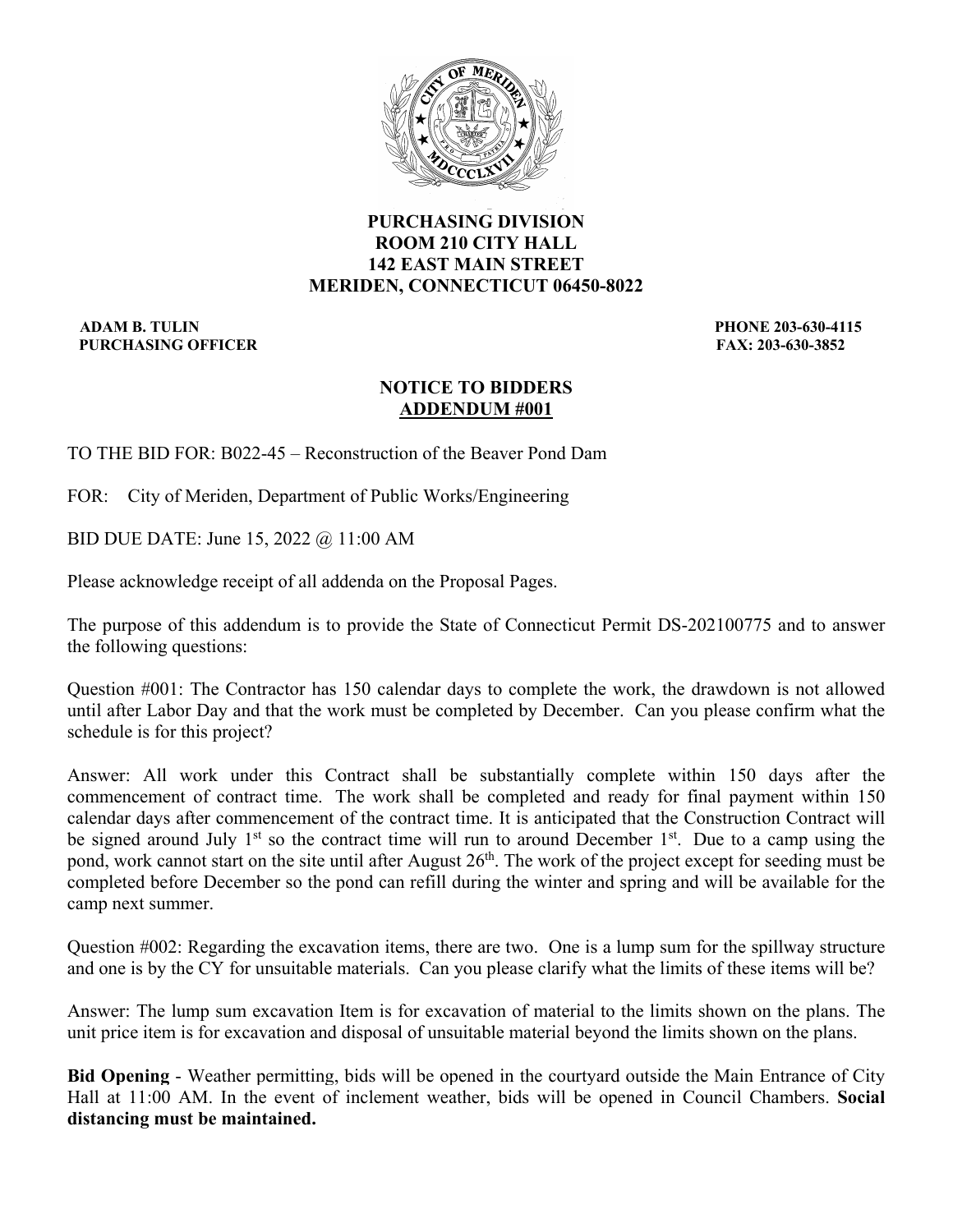At this time the City does not have the infrastructure to accept electronic bids and therefore bids will only be accepted as directed in the bid documents.

Please check the City of Meriden and State of Connecticut Department of Administrative Services Website often for updates. Due to the COVID19 virus, the schedule may need to be changed again because of the uncertainty of the current situation.

Adam B. Tulin Purchasing Officer Dated: June 10, 2022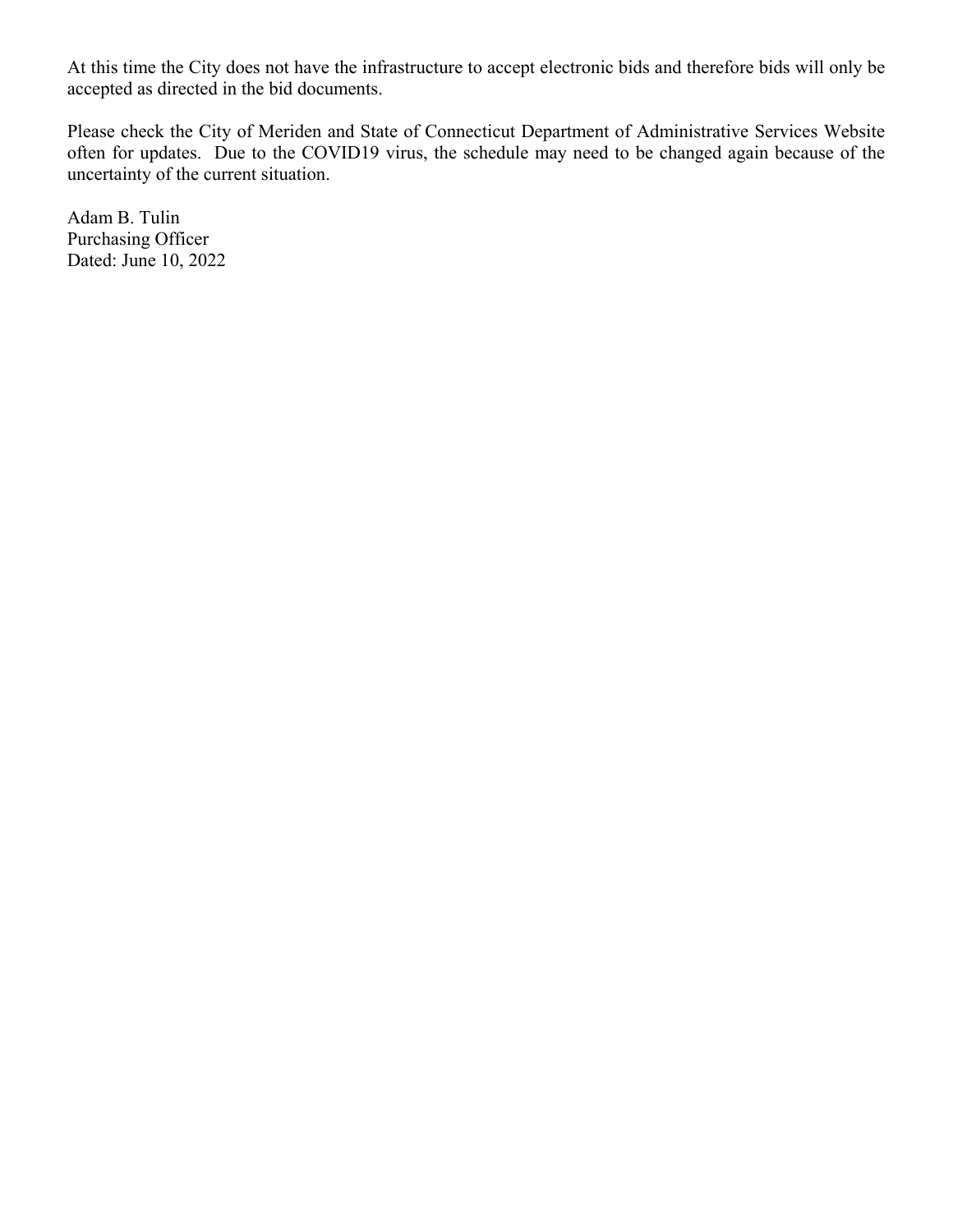

79 Elm Street . Hartford, CT 06106-5127

www.ct.gov/deep

Affirmative Action/Equal Opportunity Employer

### **PERMIT**

| Permittee: | City of Meriden                         |
|------------|-----------------------------------------|
|            | 142 East Main Street, Meriden, CT 06450 |
|            |                                         |

Attention: Brian Ennis, P.E.

Permit No: DS-20210075

Municipality: Meriden

Project: Beaver Pond Dam (DEEP ID# 8010, Hazard Class B, Significant Hazard)

Beaver Pond & Belcher Brook Waters:

Pursuant to Connecticut General Statutes Section 22a-403, the Commissioner of Energy and Environmental Protection ("Commissioner") hereby grants a permit to City of Meriden ("the Permittee") to construct the repairs of the Beaver Pond Dam. The purpose of the project is to repair an existing dam.

## **AUTHORIZED ACTIVITY**

Specifically, the permittee is authorized to perform the following: replace the existing concrete culvert spillway with a new concrete drop inlet spillway consisting of a 48-inch discharge pipe. The trees will be cleared from the embankments, the downstream slope will be flattened to 3 to 1 and upstream slope will be protected from erosion with riprap. The existing low-level outlet pipe will be replaced with a new 16-inch low level outlet controlled by a stainless steel slide gate installed in the drop inlet spillway structure. The new spillway will have increase in length from 4 feet to 16 feet, and be capable of safely passing the 1/2 Probable Maximum Flood with 0.2 feet of freeboard. An eel passage has been incorporated into the design of the outlet drop-structure.

Impacts to the wetlands and watercourse will result from the installation of a cofferdam, extension of the downstream slope of the dam, installation of the new outlet, and addition of riprap on the upstream side of the dam. There will be a loss of 4,670 square feet of wetland at the toe of the dam.

Dewatering with a cofferdam will be achieved through a 3-foot drawdown over a period of three months.

The activities proposed will impact Belcher Brook and Beaver Pond.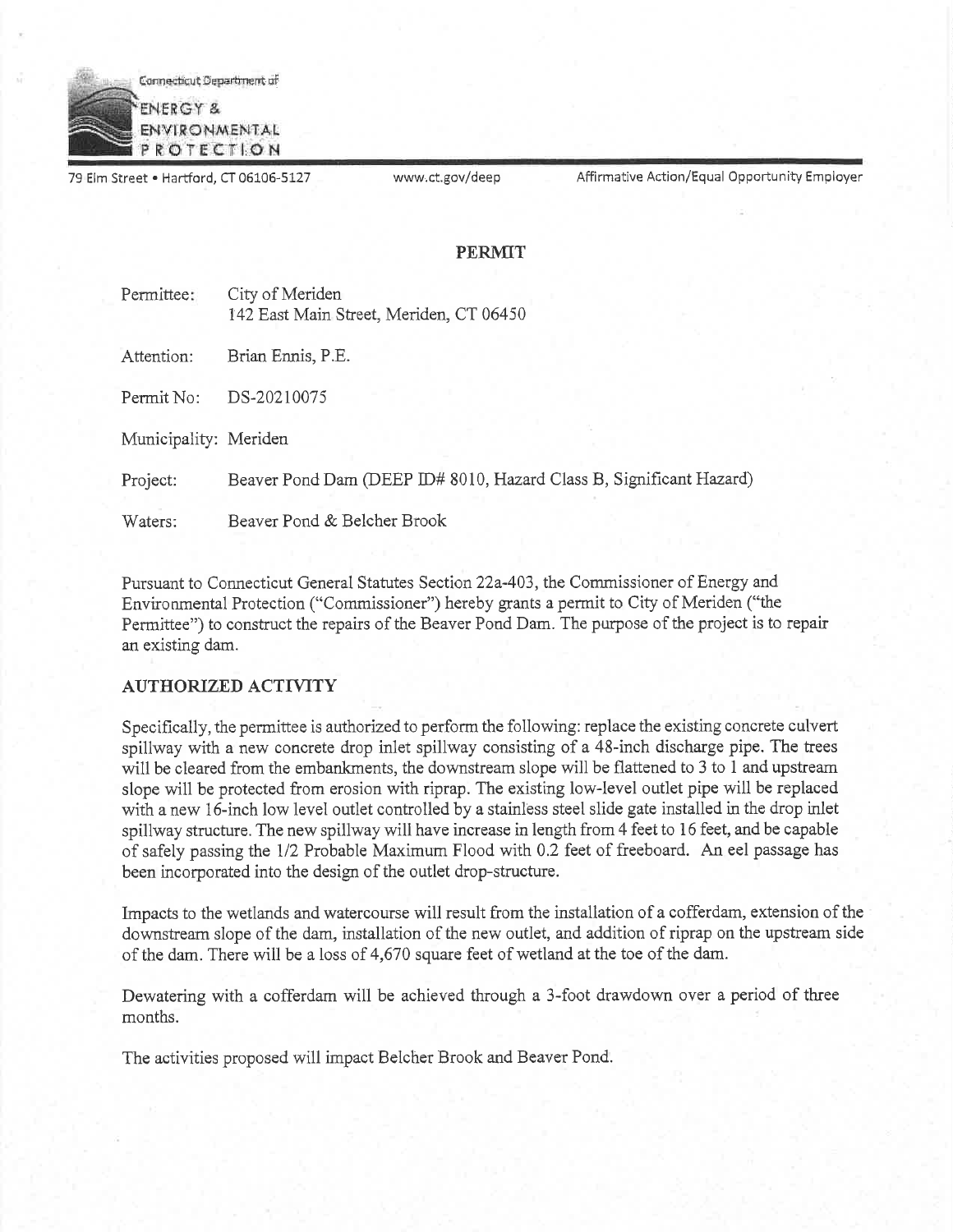PERMIT DS-202100775 Repairs to Beaver Pond Dam City of Meriden Page 2 of 7

All activities shall be conducted in accordance with plans entitled: "Reconstruction of Beaver Pond Dam" dated August 2020 which was prepared by Tata & Howard, Inc.

This authorization constitutes the licenses and approvals required by Section 22a-403 of the Connecticut General Statutes.

This authorization is subject to and does not derogate any present or future property rights or other rights or powers of the State of Connecticut, conveys no property rights in real estate or material nor any exclusive privileges, and is further subject to any and all public and private rights and to any federal, state, or local laws or regulations pertinent to the property or activity affected thereby.

The permittee's failure to comply with the terms and conditions of this permit shall subject the permittee, including the permittee's agents or contractor(s) to enforcement actions and penalties as provided by law.

This authorization is subject to the following conditions:

## **CONDITIONS:**

- Expiration. This Dam Safety Permit shall expire three years following the date of issue  $1<sub>z</sub>$ unless this permit is specifically renewed.
- $2.$ Construction Commencement and Completion. If construction authorized herein is not completed within three years of issuance of this permit or within such other time as may be provided by this permit, or if any activity authorized herein is not commenced within three years of issuance of this permit or within such other time as may be provided by this permit, this permit shall expire three years after issuance or at the end of such time as may be authorized by the Commissioner.

#### Notification of Project Initiation and Impoundment Drawdown. 3.

- The permittee shall notify the Commissioner in writing at DEEP.DamSafety@ct.gov a. no less than seven (7) days prior to commencement of permitted activities and no less than seven (7) days following completion of permitted activities.
- $b$ . The permittee shall, pursuant to Section 22a-377(b)-1(a)(16)C of the Regulations of Connecticut State Agencies, notify the Commissioner and any potentially affected water company in writing at least seven (7) days prior to the lowering of the existing impoundment for the purpose of undertaking permitted activities.
- The Department of Energy and Environmental Protection shall be notified at least  $\mathbf{C}_{\bullet\mathbb{R}}$ forty-eight (48) hours prior to drawdown of the impoundment, in accordance with Section 26-138 of the Connecticut General Statutes. Such notification shall be made to the Fisheries Division, 79 Elm Street, Hartford, CT 06106-5127, and telephone no. 860-424-3474.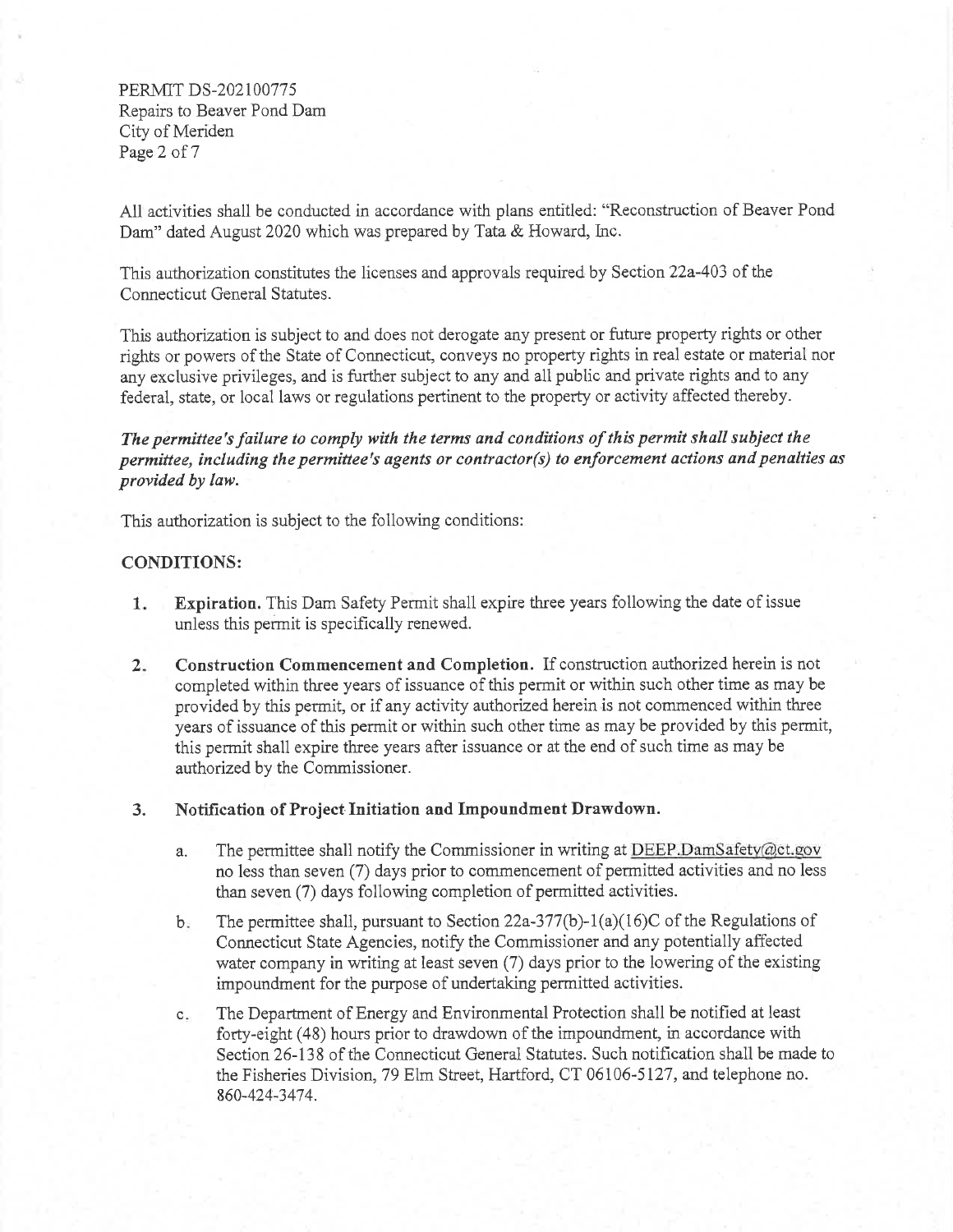PERMIT DS-202100775 Repairs to Beaver Pond Dam City of Meriden Page 3 of 7

- De minimis Alteration. The Permittee shall not deviate from the authorized activity without  $\overline{4}$ . prior written approval from the Commissioner. The Permittee may request a de minimis change to any authorized structure, facility, or activity. A de minimis alteration means a change in the authorized design, construction or operation that individually and cumulatively has minimal additional environmental impact and does not substantively alter the project as authorized.
- $5.$ Accuracy of Documentation. In issuing this permit, the Commissioner has relied on information provided by the permittee. If such information was false, incomplete, or misleading, this permit may be modified, suspended or revoked and the permittee may be subject to any other remedies or penalties provided by law.
- Best Management Practices & Notification of Adverse Impact. In constructing or 6. maintaining any structure or facility or conducting any activity authorized herein, the permittee shall employ best management practices to control storm water discharges, to prevent erosion and sedimentation, and to otherwise prevent pollution of wetlands and other waters of the State. Best Management Practices include, but are not limited, to practices identified in the Connecticut Guidelines for Soil Erosion and Sediment Control as revised, 2004 Connecticut Stormwater Quality Manual, Department of Transportation's ConnDOT Drainage Manual as revised, and the Department of Transportation Standard Specifications as revised.

The permittee shall immediately inform the Commissioner of any adverse impact or hazard to the environment which occurs or is likely to occur as the direct result of the construction, maintenance, or conduct of structures, facilities, or activities authorized herein.

Drawdown of the impoundment shall be limited in extent and duration to that necessary to complete the permitted activities.

- Reporting of Violations. The permittee shall, no later than 48 hours after the permittee  $7.$ learns of a violation of this permit, report same in writing to the Commissioner. Such report shall contain the following information:
	- the provision(s) of this permit that has been violated; a.
	- the date and time the violation(s) was first observed and by whom; b.
	- the cause of the violation(s), if known  $\mathbf{C}$
	- if the violation(s) has ceased, the duration of the violation(s) and the exact date(s) and d. times(s) it was corrected;
	- if the violation(s) has not ceased, the anticipated date when it will be corrected; e.
	- steps taken and steps planned to prevent a reoccurrence of the violation(s) and the f. date(s) such steps were implemented or will be implemented;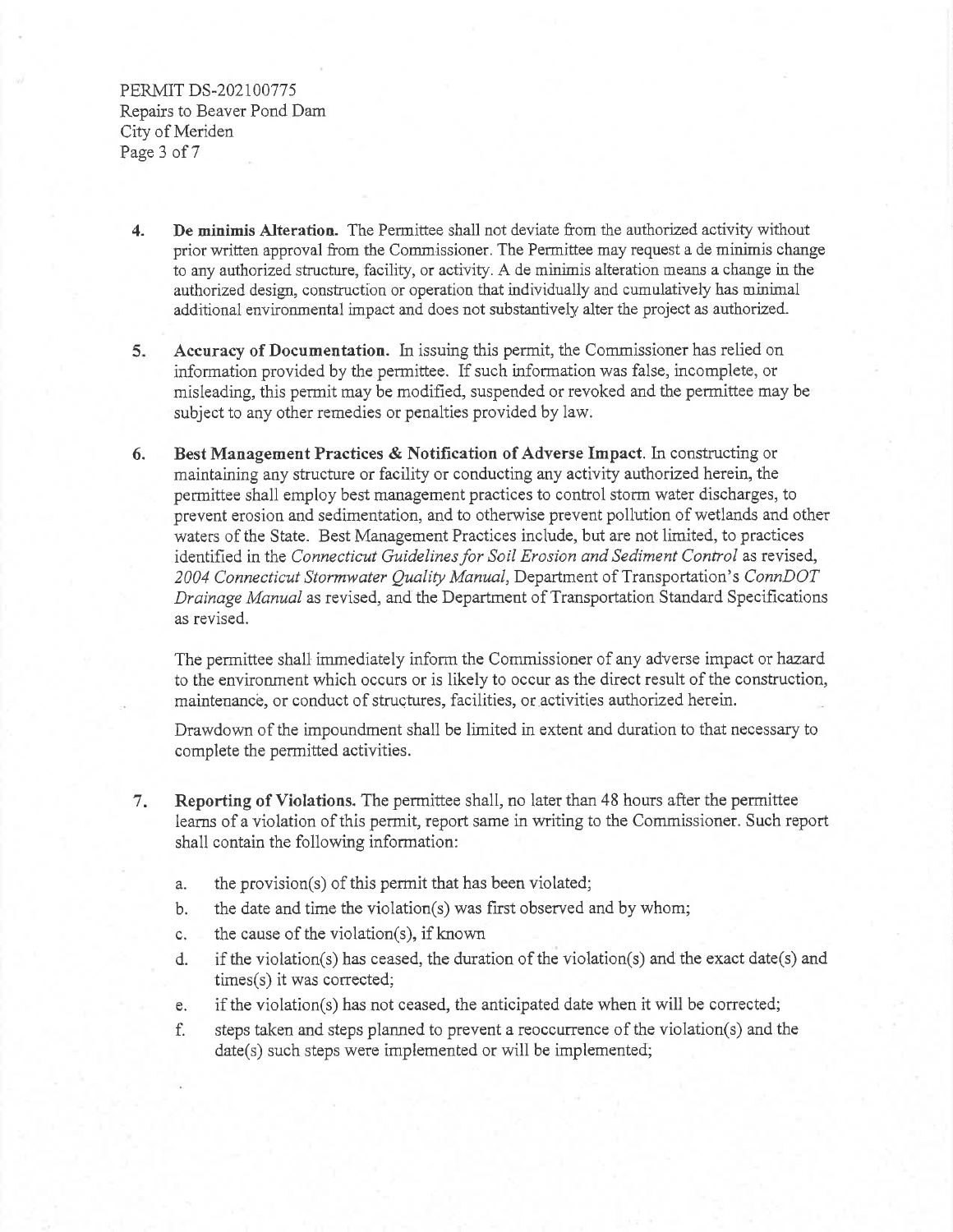PERMIT DS-202100775 Repairs to Beaver Pond Dam City of Meriden Page 4 of 7

- the signatures of the permittee and of the individual(s) responsible for actually g. preparing such report, each of whom shall certify said report in accordance with condition 11 of this permit.
- Material Storage in the Floodplain. The storage of any materials at the site which are 8. buoyant, hazardous, flammable, explosive, soluble, expansive, radioactive, or which could in the event of a flood be injurious to human, animal or plant life, below the elevation of the five-hundred (500) year flood is prohibited. Any other material or equipment stored at the site below said elevation by the permittee or the permittee's contractor must be firmly anchored, restrained or enclosed to prevent flotation. The quantity of fuel stored below such elevation for equipment used at the site shall not exceed the quantity of fuel that is expected to be used by such equipment in one day.
- Permit Transfer. This permit is not transferable without the prior written consent of the  $9.1$ Commissioner.
- Contractor Notification. The permittee shall give a copy of this permit to the contractor(s)  $10.$ who will be carrying out the activities authorized herein prior to the start of construction and shall receive a written receipt for such copy, signed and dated by such contractor(s). The permittee's contractor(s) shall conduct all operations at the site in full compliance with this permit and, to the extent provided by law, may be held liable for any violation of the terms and conditions of this permit.
- Certification of Documents. Any document, including but not limited to any notice, which  $11.$ is required to be submitted to the Commissioner under this permit shall be signed by the permittee or a responsible corporate officer of the permittee, a general partner of the permittee, and by the individual or individuals responsible for actually preparing such document, each of whom shall certify in writing as follows:

"I have personally examined and am familiar with the information submitted in this document and all attachments thereto and I certify that based on reasonable investigation, including my inquiry of the individuals responsible for obtaining the information, the submitted information is true, accurate and complete to the best of my knowledge and belief. I understand that a false statement in the submitted information may be punishable as a criminal offense in accordance with Section 22a-6 of the General Statutes, pursuant to Section 53a-157b and in accordance with any other applicable statute."

Submission of Documents. Any document or notice required to be submitted to the 12. Commissioner under this permit shall, unless otherwise specified in writing by the Commissioner, be directed to:

## DEEP.DamSafety@ct.gov

The date of submission to the Commissioner of any document required by this permit shall be the date such document is received by the Commissioner. The date of any notice by the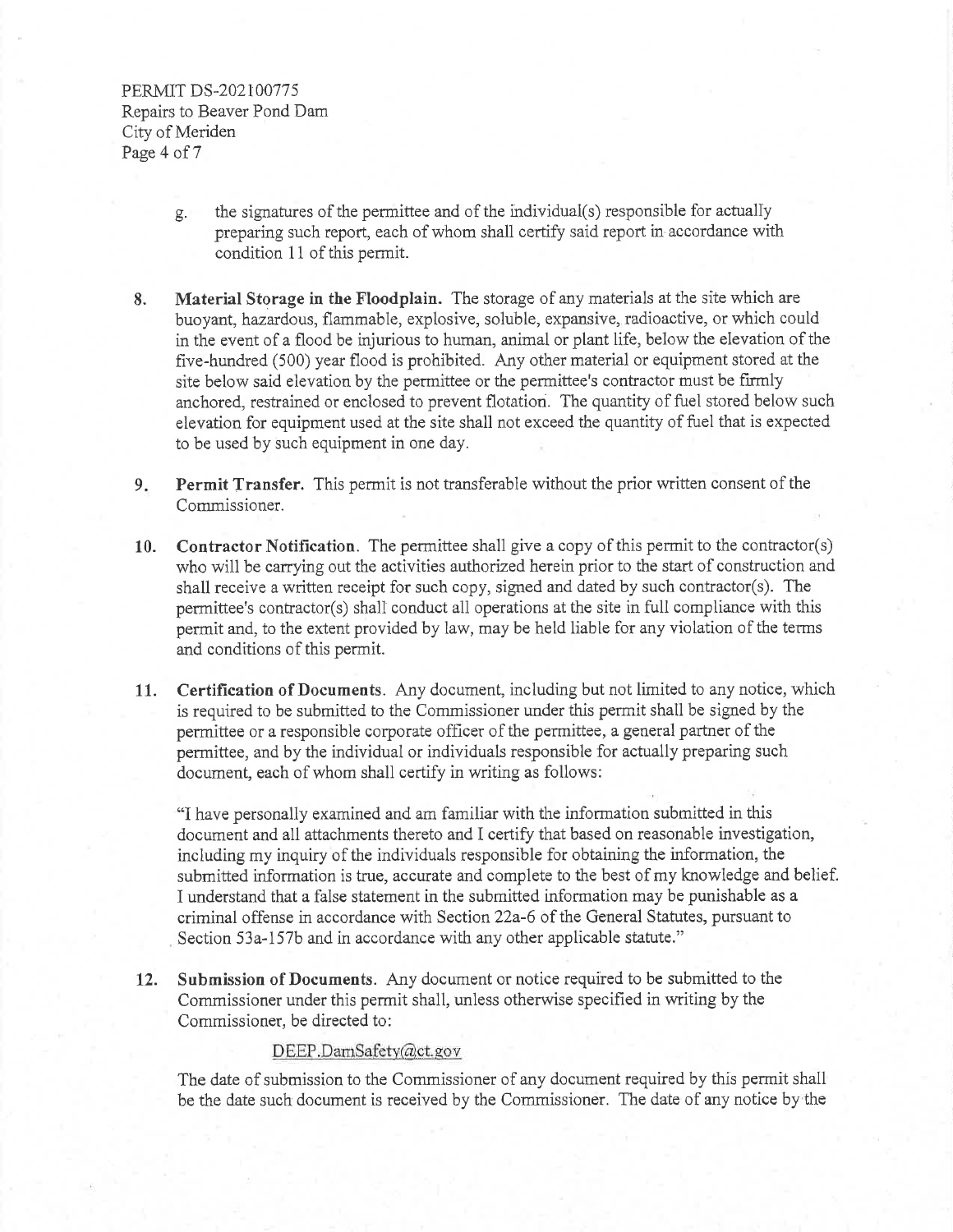## PERMIT DS-202100775 Repairs to Beaver Pond Dam City of Meriden Page 5 of 7

Commissioner under this permit, including but not limited to notice of approval or disapproval on any document or other action, shall be the date such notice is personally delivered or the date three days after it is mailed by the Commissioner, whichever is earlier. Except as otherwise specified in this permit, the word "day" means any calendar day. Any document or action which is required by this permit to be submitted or performed by a date which falls on a Saturday, Sunday or legal holiday shall be submitted or performed by the next business day thereafter.

13. Rights. This permit is subject to and does not derogate any rights or powers of the State of Connecticut, conveys no property rights or exclusive privileges, and is subject to all public and private rights and to all applicable federal, state, and local law. In constructing or maintaining any structure or facility or conducting any activity authorized herein, the permittee may not cause pollution, impairment, or destruction of the air, water, or other natural resources of this State. The issuance of this permit shall not create any presumption that this permit should be renewed.

#### DAM SAFETY CONDITIONS 14.

- a. This permit and a copy of the approved plans and related permit application materials shall be kept at the project site and made available to the Commissioner at any time during the construction of permitted activities.
- b. Active land and tree clearing will be limited to April 1st to October 31st (see Condition 15b for the Eastern box turtles). Permitted dam reconstruction activities shall be performed under the supervision of an engineer who is licensed to practice in the State of Connecticut and who is familiar with dam construction. Said engineer shall, upon completion of the permitted activities, certify to the Commissioner in writing that the permitted activities have been completed according to the approved plans and specifications.
- c. Within thirty (30) days of completion of the permitted activities, permittee shall submit to the Commissioner record drawings depicting the dam construction as completed, including any deviations from the approved plans and specifications. Said drawing shall be prepared and sealed by the engineer who oversaw the construction. In addition, the permittee shall arrange for submission of an electronic copy of the final record drawings in Adobe Acrobat "pdf" format.
- d. Within six (6) months of the issuance of this permit, the permittee shall submit an Emergency Action Plan (EAP) prepared by a professional engineer licensed to practice in the State of Connecticut. The EAP shall be submitted in both pdf and paper format.
- e. Nothing in this permit and no order, approval or advice of the Commissioner, shall relieve any owner or operator of this dam from his legal duties, obligations and liabilities resulting from such ownership or operation. No action for damages sustained through the partial or total failure of any structure or its maintenance shall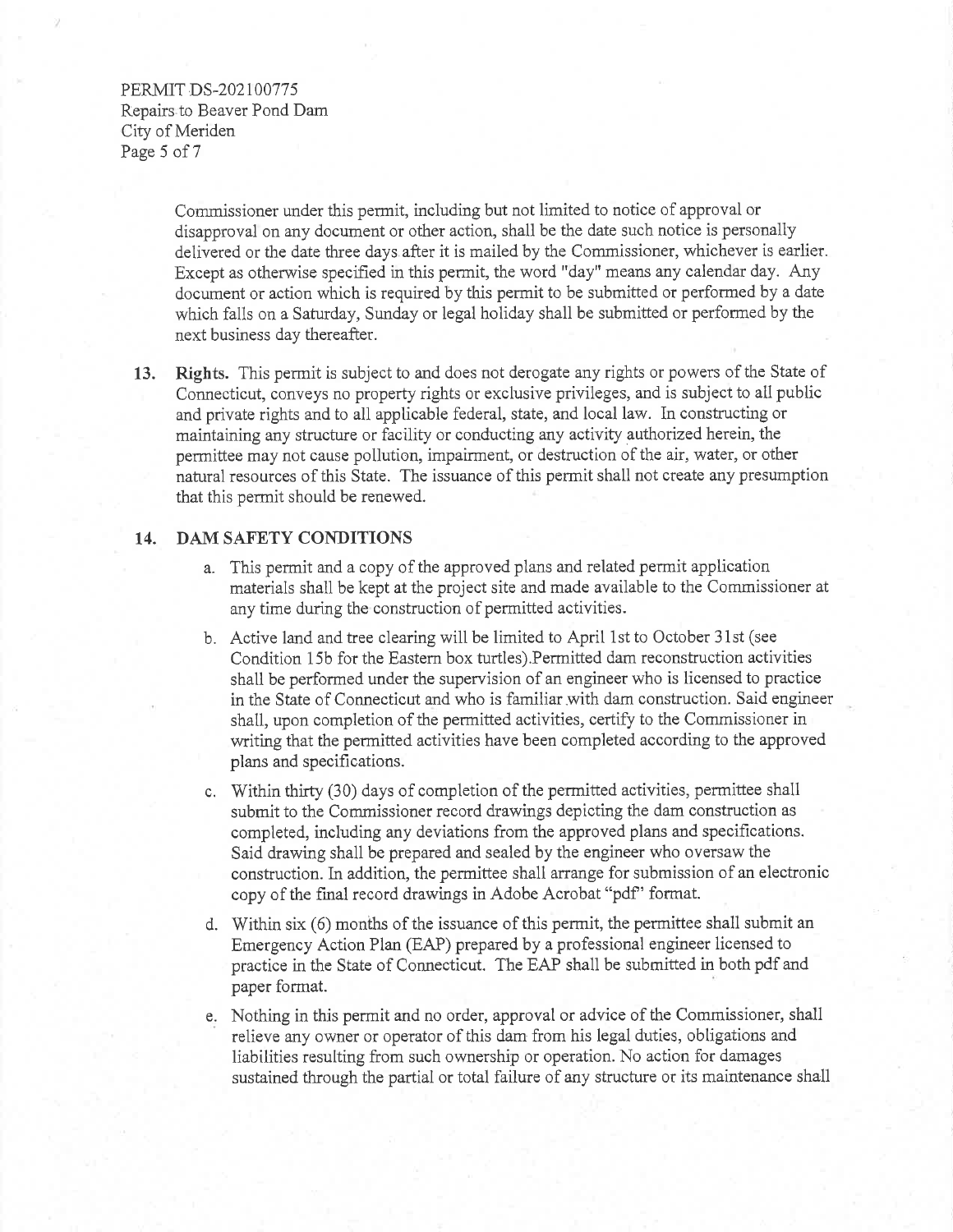PERMIT DS-202100775 Repairs to Beaver Pond Dam City of Meriden Page 6 of 7

> be brought or maintained against the state, the Commissioner of Energy and Environmental Protection, or his employees or agents.

- Sequence of Construction and Water Control. The Sequence of Construction and f. Water Handling Plan provided in the application shall be utilized by the contractor constructing the dam repair project. If the sequence or water control plan are revised or updated, the revised or updated version of the plan needs to be reviewed by the PE overseeing the construction and a PDF copy of the revised versions must be submitted to the Dam Safety Program to the attention of Dan Lesniewski at: DEEP.DamSafety@ct.gov within 48 hours of the revisions.
- g. Flood Contingency Plan. The flood contingency plan submitted with the application shall be reviewed by the contractor constructing the dam repair project and if any revisions are made to the plan, the revised or updated version of the plan needs to be reviewed by the PE overseeing the construction and a PDF copy of the revised version must be submitted to the Dam Safety Program to the attention of Dan Lesniewski at: DEEP.DamSafety@ct.gov within 48 hours of the revision.
- h. Unforeseen Conditions. If during the process of construction, unforeseen conditions are found on the site and the permittee and their engineer determine that it would be appropriate to modify the design, then the permittee shall notify DEEP within 24 hours of any potential design changes to determine if the design modifications will be an activity that can be categorized as a de minimis activity when compared to the permitted design. No work shall take place which was not included as part of the permitted design until DEEP Dam Safety Staff respond to this determination request.

#### **WILDLIFE CONDITIONS** 15.

- a. Eel Passage. The Fisheries Division consult form was completed and signed on November 4, 2020 by Tim Wildman, indicating that an eelway is necessary. Therefore, the eel passage was incorporated into the design of the outlet dropstructure.
- b. Eastern Box Turtle. There is a known extant population of Eastern box turtles in the area. Active land and tree clearing work will only occur when these turtles are active (April  $1^{st}$  to October 30<sup>th</sup>). Conducting land clearing while the turtle is active will allow the animal to move out of harm's way and minimize mortality to hibernating individuals. Additionally, if tree clearing must continue beyond the October 31st date, ensure that exclusionary fencing has been installed before October 15<sup>th</sup> and a full sweep has been conducted to remove any animals from inside the fencing. This will ensure that turtles do not set up to overwinter in the work zone. All work, including tree clearing, can continue past November  $1<sup>st</sup>$  within the exclusionary fencing if it is installed before October  $15<sup>th</sup>$ . The following protection strategies are required in order to protect these turtles: